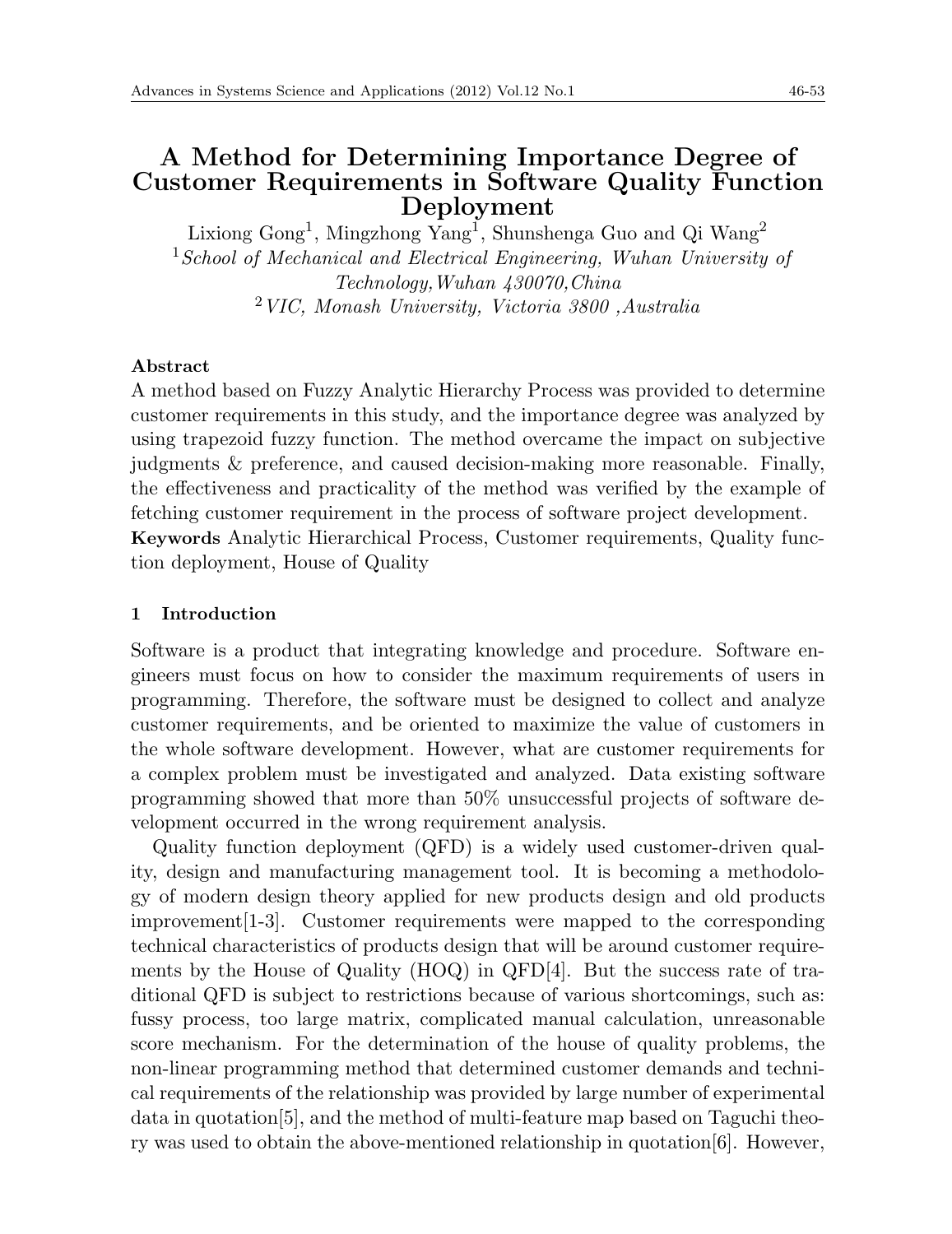these methods must rely on a large number of relevant experimental data. Consequently, the experimental time and cost will be fundamental obstacles.

With the development of decision-making and information science, Fuzzy Analytic Hierarchy Process (FAHP) is more and more widely applied in various fields[7-8]. It decreased subjective judgmental errors account of the fuzzy factor, so the final set of index weight are more realistic. Based on this, the algorithm model based on FAHP was provided to determine the importance degree in this study, and applied to get customer requirements in software programming.

# **2 Structure of Software Quality Function Deployment Methodology**

#### *2.1 House of Quality*

The core of QFD is the demand for conversion, the house of quality, that is QFD matrix, is a quality function deployment plans that associate with customer requirements and technical characteristics of products. Software QFD run through the whole process of software development, which is derived from manufacture QFD and originated in Japan[9]. The house of quality of Software QFD is similar to the traditional QFD, as is shown in Fig.1:



**Fig.1** Structure of HOQ

The house of quality can converted customer requirements to the quality characteristics. It is composed of six matrices, as is shown in Fig.1: (1) WHATS matrix, said customer demand; (2) Plan matrix, said the evaluation of WHATS matrix. (3) HOWS matrix, the demands for what to do; (4) the relationship matrix, the relationship between WHATS and the HOWS; (5) the matrix of HOWS inner relationship; (6) Technology matrix, said that the evaluation of the technical cost: comparison of competitiveness or feasibility. The conversion of "what needs" to "how to do" was completed after building house of quality.

## *2.2 Process of QFD Implementation*

In general, the implementation of software QFD consists of two basic processes: the extraction of customer requirements and waterfall decomposition of customer requirements. Information of customer requirements through face-to-face, telephone, e-mail, network, on-site investigation, after-sales service, were collected,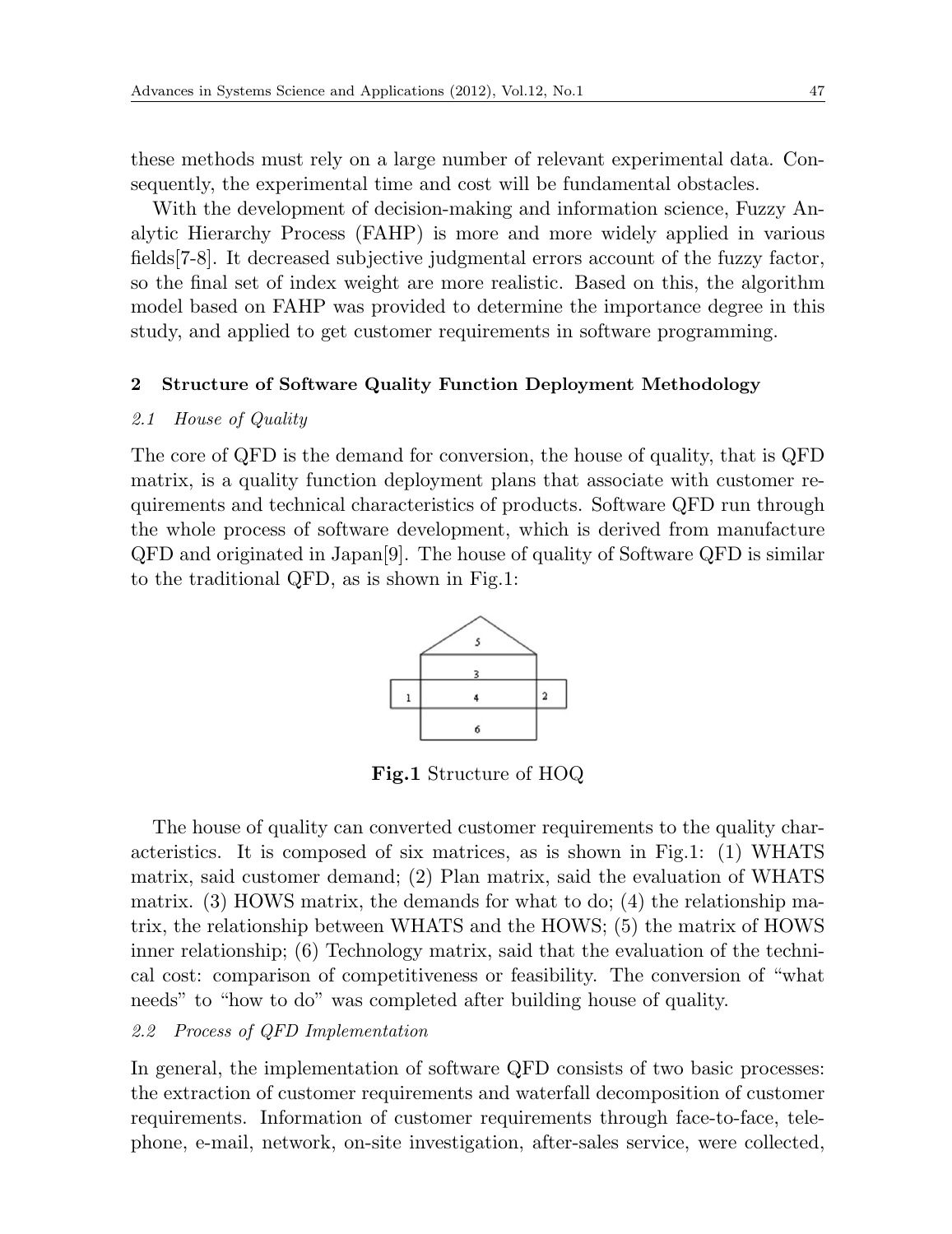classified, organized and analyzed to form well-organized user requirements and weighted importance degree. Then, Software engineers disassembled customer requirements and constructed HOQ according to technical feasibility, practicability, economy and other aspects. The importance degree of QFD indexes were determined after completed above process.

# **3 Model of Determining Importance Degree of Customer Requirements in Software QFD Based on FAHP**

#### *3.1 Algorithm of FAHP*

It is reasonable decision-making for FAHP because of overcoming shortcomings of human subjective judgments, choices and preferences. This study was used trapezoidal fuzzy number to score the weight because it is more accordant with actual states and more extensive application, although trigonometric number, logarithmic trigonometric number, normal distribution function can be used while scoring. FAHP algorithm steps are as follows:

Step 1: Hierarchical structure construction.

Put the goal of the desired problem on the top layer of the hierarchical structure, and then put the evaluation criteria on the second layer of the hierarchical structure. Further, the third layer is the sub-indexes of evaluation criteria. Finally, the candidate alternatives lay in the bottom layer. Hierarchical structure is shown in Fig.2.



**Fig.2** Hierarchical structure

Step 2: Constructing the fuzzy judgment matrix

In this study, the fuzzy judgment matrix  $X$  is the matrix of the combination of each candidate alternative and evaluation criteria, and the fuzzy judgment matrix X is represented by trapezoid fuzzy numbers such as  $1, 3, 5, 7$  and  $9$ ; the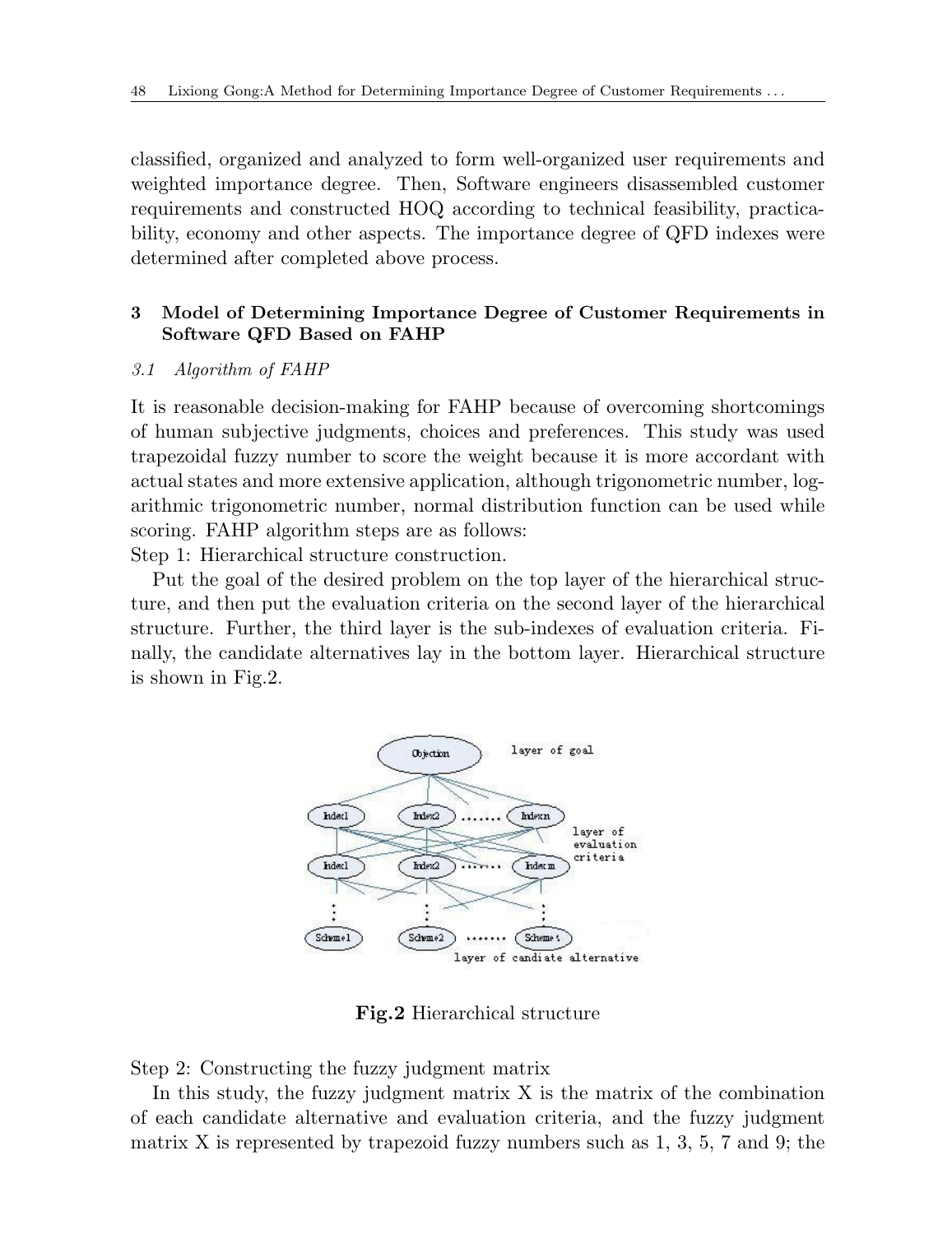values are shown in Tab.1. The judgment matrix is as follows:

$$
X = \begin{bmatrix} x_{11} & x_{12} & \dots & x_{1n} \\ x_{21} & x_{22} & \dots & x_{2n} \\ \vdots & \vdots & \dots & \vdots \\ x_{n1} & x_{n2} & \dots & x_{nn} \end{bmatrix}
$$

Where  $x_{ij} = (a_{ij}, b_{ij}, c_{ij}, d_{ij},)$ , and  $a_{ij}, b_{ij}, c_{ij}, d_{ij}$  denote four values of trapezoid fuzzy numbers respectively.

| Meaning of              | Scale of            | Value of         |
|-------------------------|---------------------|------------------|
| relative importance     | relative importance | fuzzy numbers    |
| Equal importance        |                     | (1, 1, 1, 1)     |
| Weak importance         | 3                   | (2, 2.5, 3.5, 4) |
| Strong importance       | 5                   | (4, 4.5, 5.5, 6) |
| Demonstrated importance |                     | (6, 6.5, 7.5, 8) |
| Absolute importance     | 9                   | (9, 9, 9, 9)     |

**Table 1** Membership of trapezoid fuzzy numbers

Step 3: Testing the consistency of the matrix and calculating fuzzy weights

Testing the consistency of fuzzy matrix after clarifying above fuzzy matrix, algorithm of testing the consistency of AHP is described in quotation[10]. Return to Step 2 to re-structure trapezoidal fuzzy judgment matrix and calculate it until the consistency is passed, and then, calculating fuzzy weights, fuzzy weighting formula is defined as follows:

$$
D_{\bar{X}} = \sum_{j=1}^{n} x_{ij} \otimes \left(\sum_{i=1}^{n} \sum_{j=1}^{n} x_{ij}\right)^{-1}
$$
 (1)

Where  $\bar{X}$  is judgment matrix,  $x_{ij}$  is the element of judgment matrix. Step 4: Single sorting weight of same hierarchy

For any of two trapezoidal fuzzy numbers M and N, the possibility of  $M \geq N$ is following results.

# **Theorem:**

Suppose  $M = (r_1, r_2, r_3, r_4)$ ,  $N = (s_1, s_2, s_3, s_4)$  are two trapezoidal fuzzy numbers, then the possibility degree is

$$
V(M \ge N) = \begin{cases} 1 & r_3 \ge s_2 \\ \frac{r_4 - s_1}{(r_4 - r_3) + (s_2 - s_1)} & r_3 \le s_2, r_4 \ge s_1 \\ 0 & r_4 \le s_1 \end{cases}
$$
 (2)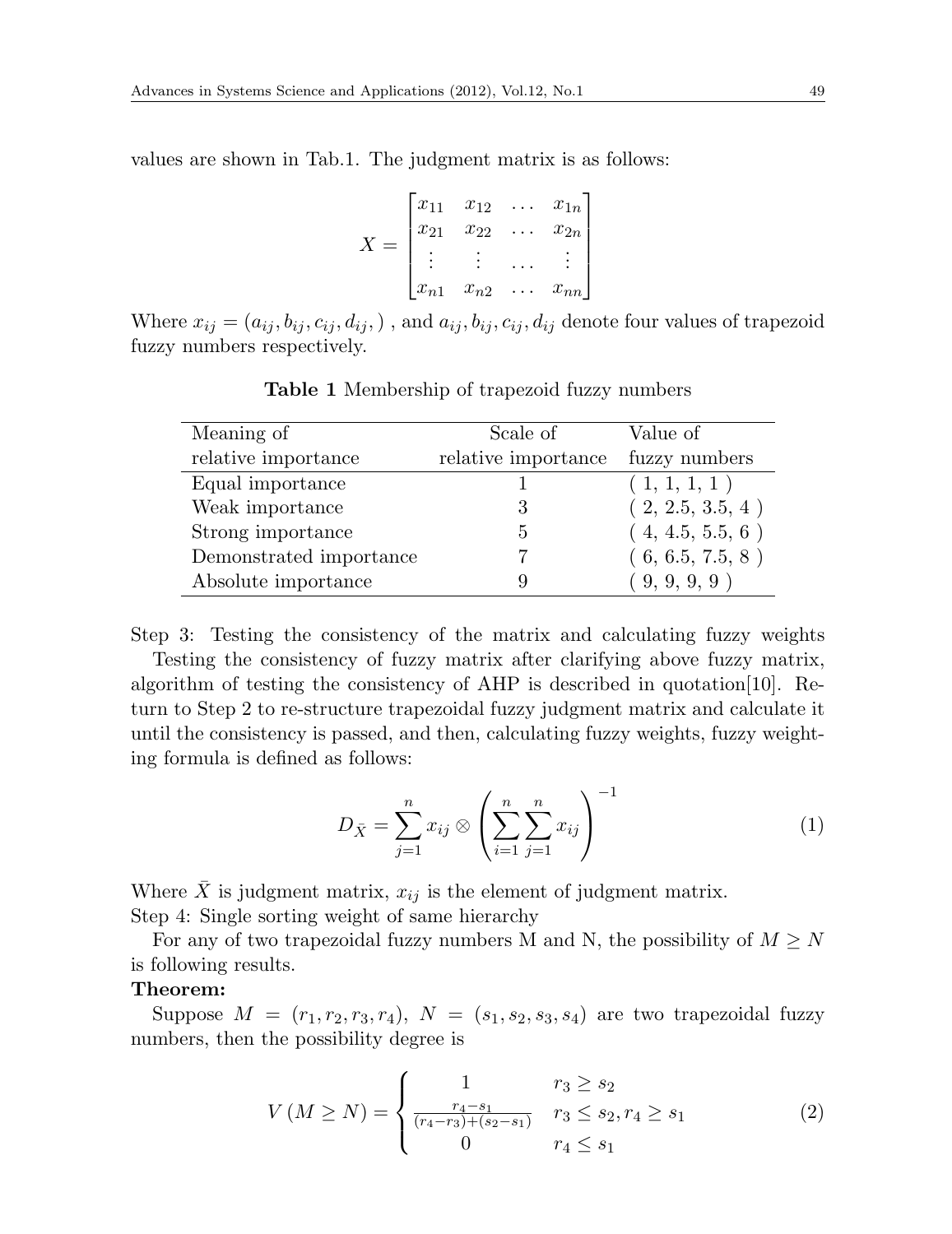Where

$$
r_1>0, r_2>0, r_3>0, r_4>0, s_1>0, s_2>0, s_3>0, s_4>0
$$

Approach to sorting the weights of hierarchical indexes is as follows:

(1) Calculating possibility degree of  $D_{\bar{X}_1} \geq D_{\bar{X}_2}, \ldots, D_{\bar{X}_1} \geq D_{\bar{X}_n}$  Calculating possibility degree of  $D_{\bar{X}_1} \geq D_{\bar{X}_2}, \ldots, D_{\bar{X}_1} \geq D_{\bar{X}_n}$  according to formula (2), that is

$$
V(D_{\bar{X}_1} \geq D_{\bar{X}_2}), V(D_{\bar{X}_1} \geq D_{\bar{X}_3}), \ldots, V(D_{\bar{X}_1} \geq D_{\bar{X}_n}).
$$

(2) Calculating the possibility value that  $\bar{X}_1$  is greater than other matrices.

$$
d\left(\bar{X}_1 = minV\left(D_{\bar{X}_1} \ge D_{\bar{X}_2}, D_{\bar{X}_3}, \dots, D_{\bar{X}_n}\right)\right)
$$

And analog, $d\left(\bar{X}_2\right), d\left(\bar{X}_3\right), \ldots d\left(\bar{X}_n\right)$  can also be calculated.

(3) Normalizing the matrix and getting the weight vectors  $(W_{\bar{X}_1}, W_{\bar{X}_2} \dots W_{\bar{X}_N})$ . Step 5: Sorting the general hierarchy

The sorting general hierarchy means that weights of all schemes are ordered in the layer of candidate alternative. The general sorting value is the weight of the scheme multiply the value of single sorting of the same hierarchy.

# *3.2 Application*

In accordance with steps of FAHP, calculated as follows:

Step 1: Constructing trapezoidal fuzzy judgment matrix, testing consistency and completing the single-sort in the same hierarchy.

(1) Constructing trapezoidal fuzzy judgment matrix  $\overline{C}$  in C layer and calculating weight.

The trapezoidal fuzzy judgment matrix  $\bar{C}$  is as follows:

$$
\bar{C} = \begin{bmatrix} c_1 \\ c_2 \end{bmatrix} = \begin{bmatrix} (1, 1, 1, 1) & (1, 1.5, 2.5, 3) \\ (0.333, 0.4, 0.6667, 1) & (1, 1, 1, 1) \end{bmatrix}
$$

(2) Calculating synthetically fuzzy values.

$$
D_{C_1} = \sum_{j=1}^{2} x_{1j} \otimes \left\{ \sum_{i=1}^{2} \sum_{j}^{2} x_{ij} \right\}^{-1} = (0.3334, 0.4838, 0.8974, 1.2)
$$

$$
D_{C_2} = (0.2223, 0.2709, 0.4237, 0.6)
$$

(3) Single sorting in C layer.

Single sorting in C layer using step 4 of section 3.1, then

$$
d(C_1) = minV (D_{C_1} \ge (D_{C_2}) = 1 \quad d(C_2) = minV (D_{C_2} \ge (D_{C_1}) = 0.8251.
$$

The weight can be concluded while normalizing the matrix, it is shown as follows:

$$
(W_{C_1}, W_{C_2}) = (0.5479, 0.5421)
$$
, and then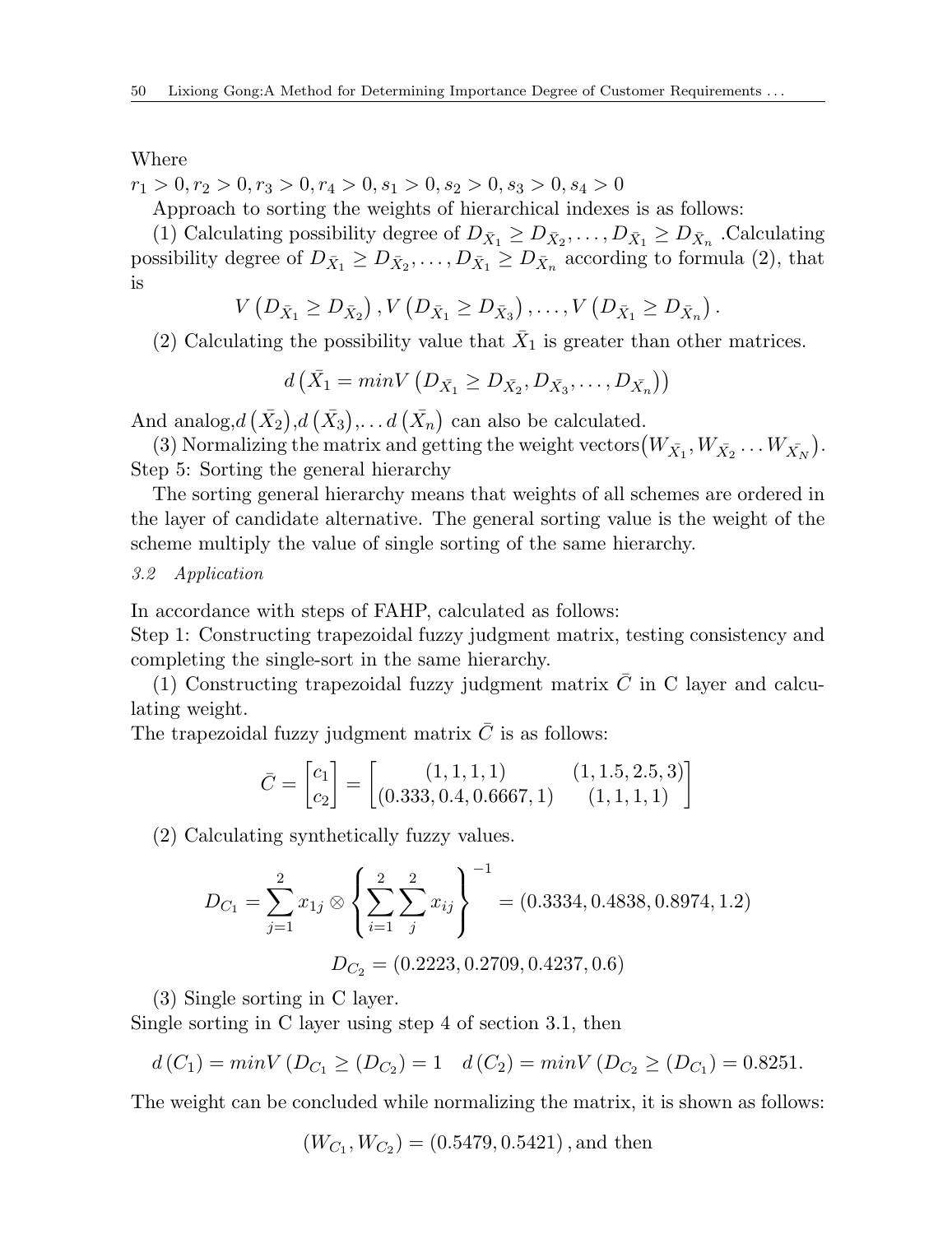$$
(W_{R_1}, W_{R_2}, W_{R_3}) = (0.5270, 0.4730, 0.0007),
$$
  

$$
(W_{S_1}, W_{S_2}) = (0.5479, 0.4521).
$$



**Fig.3** Hierarchical structure of software QFD development

Step 2: Sorting the general hierarchy.

$$
V_{R_1} = W_{R_1} \times W_{C_1} = 0.5479 \times 0.5270 = 0.2883,
$$
  

$$
V_{R_2} = 0.2592, V_{R_3} = 0.0004,
$$
  

$$
V_{S_1} = 0.2477, V_{S_2} = 0.2044.
$$

Therefore, the general sorting and respective weight is as follows: *R*1(0*.*2883)*, R*2(0*.*2592)*, S*1(0*.*2477)*, S*2(0*.*2044)*, R*3(0*.*0004).

As can be seen from the result the most important customer requirements are robust procedure & low faults, user-friendly & easy to operation and low prices.

#### **4 Conclusion**

It is very important to determine the importance degree, relationship degree and competitive forces in HOQ. In this study, FAHP method is used to determine the importance degree of customer requirements of the effective factors in the model of software QFD. Humans are often uncertain in assigning the evaluation scores in conventional AHP. FAHP can capture the vagueness of human thinking style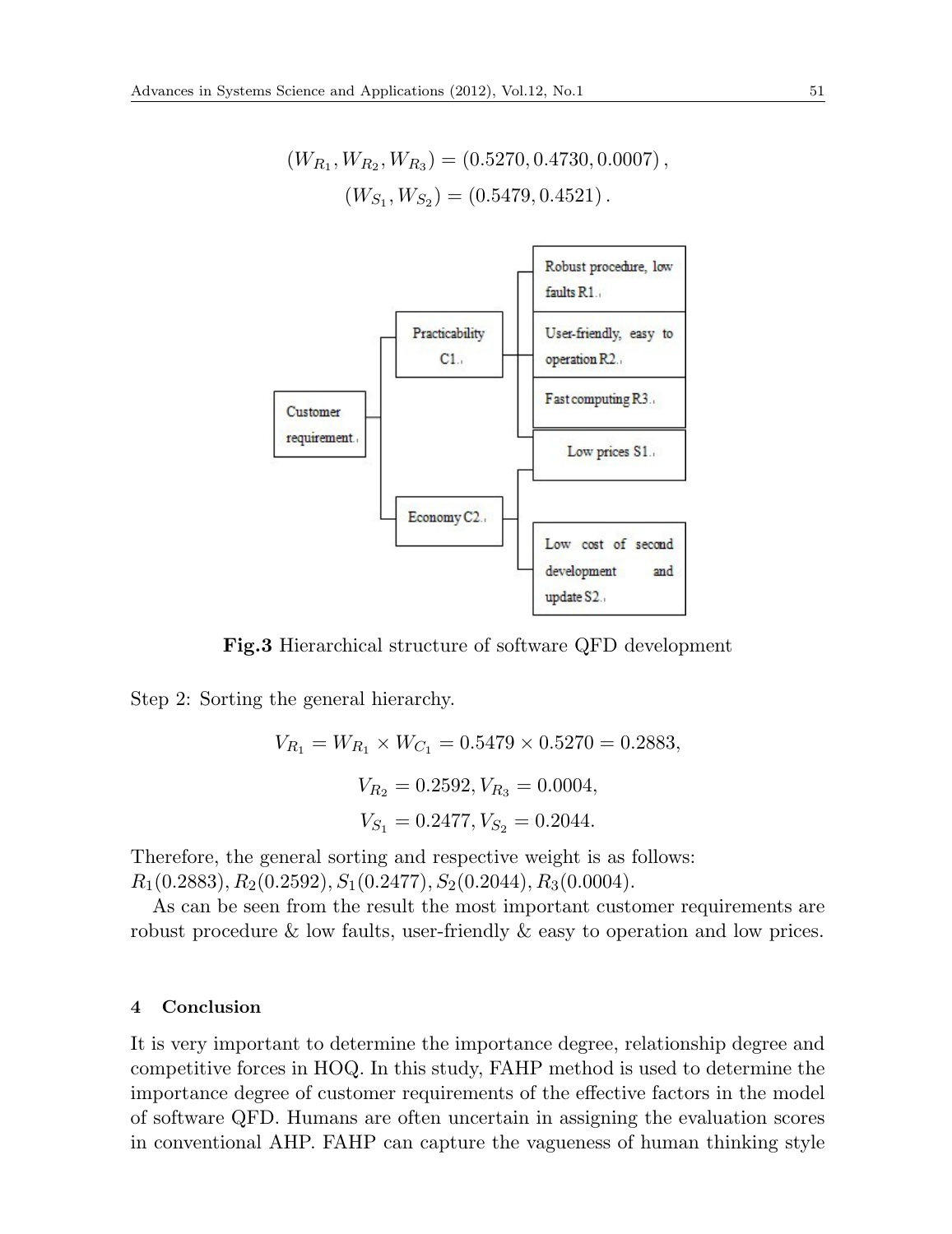and effectively solve multi-criteria decision making problems. By using FAHP and appropriate calculations, there are extremely accurate for fetching customer requirements and the quality characteristics. The application shows that FAH-P can access to design new products, software development and evaluation of customer satisfaction that provide a new thinking for exactly getting customer requirements.

# **Acknowledgements**

The project is supported by the Hubei international cooperation key projects, China (No. 2007CA008).

# **References**

- [1] Hauser J R, Clausing D. (1988), "The house of quality", *Harvard Business Review,* Vol.66, No.3, pp.63-73.
- [2] Sireliy Y, Kauffmann P, OZAN E. (2007), "Integration of Kano's model into QFD for multiple product design", *IEEE Transactions on Engineering Management,* Vol.54, No.2, pp.380-390.
- [3] Zheng L Y, Chin K S. (2007), "QFD based optimal process quality planning", *International Journal of Advanced Manufacturing Technology,* Vol.26, No.7, pp.831-841.
- [4] Karsak E E. (2004), "Fuzzy multiple objective programming framework to prioritize design requirements in quality function deployment", *Computers* & *Industrial Engineering,* Vol.47, No.2-3, pp.149-163.
- [5] Dawson D, Asking G. (1999), "Optimal new product design using quality function deployment with empirical value functions", *Quality and Reliability Engineering International.* Vol.15, No.1, pp.17-32.
- [6] Kumar P, Barua P B, Gaindhar J L. (2000), "Quality optimization (multicharacteristics) through Taguchis technique and utility concept", *Quality and Reliability Engineering International,* Vol.16, No.2, pp.475-485.
- [7] Han Shilian, Li Xuhong, Liu Xinwang. (2004), "StMulti-person and multicriteria evaluation and selection of logistic centers with fuzzy analytic hierarchical process method", *System Engineering Theory* & *Practice,*Vol.24, No.7, pp.128-134.
- [8] Hu Yaoguang, Fan Yushun. (2006), "Decision model based on FAHP for selection of enterprise core business systems", *Computer Integrated Manufacturing Systems,* Vol.12, No.2, pp.215-219.